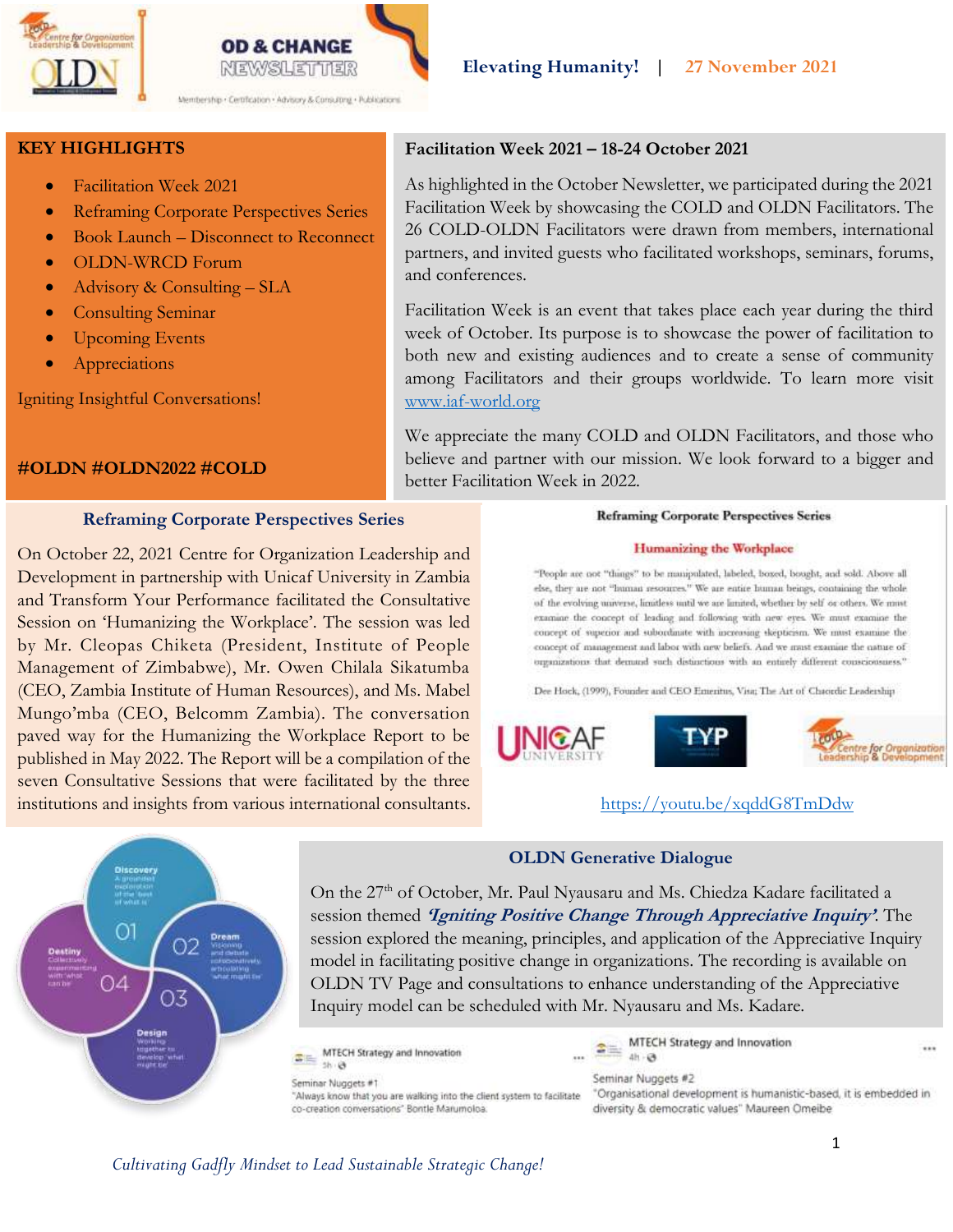



### **Book Launch – Disconnect to Reconnect**

Mr. Emmanuel Njang launched his second book 'Disconnect to Reconnect' in Zimbabwe. Mr. Paul Nyausaru and Ms. Tsitsi Chundu participated as Speakers. The event was also attended by Mrs. Grace Magwani Chinoperekweyi.

We appreciate the OLDN Community for rallying behind to support the book launch. We are one! We are OLDN!



## **Capacity Building of the Girl Child in Developing Nations**

The OLDN Women Reorientation & Capacity Development Segment held it's 2021 International Forum on November 13. The discussions focused on capacity building of the girl child using cases from Nigeria, Afghanistan, and Botswana. The insights derived from these discussions will be published through the Organization Leadership and Development Quarterly (OLDQ) during Q1 of 2022. The commitments that were made during the session require all members to lead positive change in their circles of influence around capacity development of the girl Child. In line with the calls to expand our areas of concern beyond economic benefits (Robert Marshak, 2010), OLDN will be leading more of such conversations with a view of leading sustainable positive change.

COLD is glad to have signed a Service Level Agreement to support SMEs under a government led program in Saudi Arabia. Leveraging on OLDN Consultants Database and COLD international partners, our focus will be on providing the following services:

- Access to Sector Experts
- HR Consulting
- Operational Optimization/ Efficiency
- Leadership Counselling
- Market Research
- Business/Strategy Planning
- Organization Development

*Leading Sustainable Strategic Change, Facilitating Continuous Improvement, and Improving the Human Condition!*



# OLDN

If everyone realized that they have their own story, identity. path and destiny, there would be no need for competition to get ahoad but an exhortation and encouragement to be authentic to self. live your purpose and make your anique contribution to hizmarvity.

**YVONNE** CHAVUNDUKA